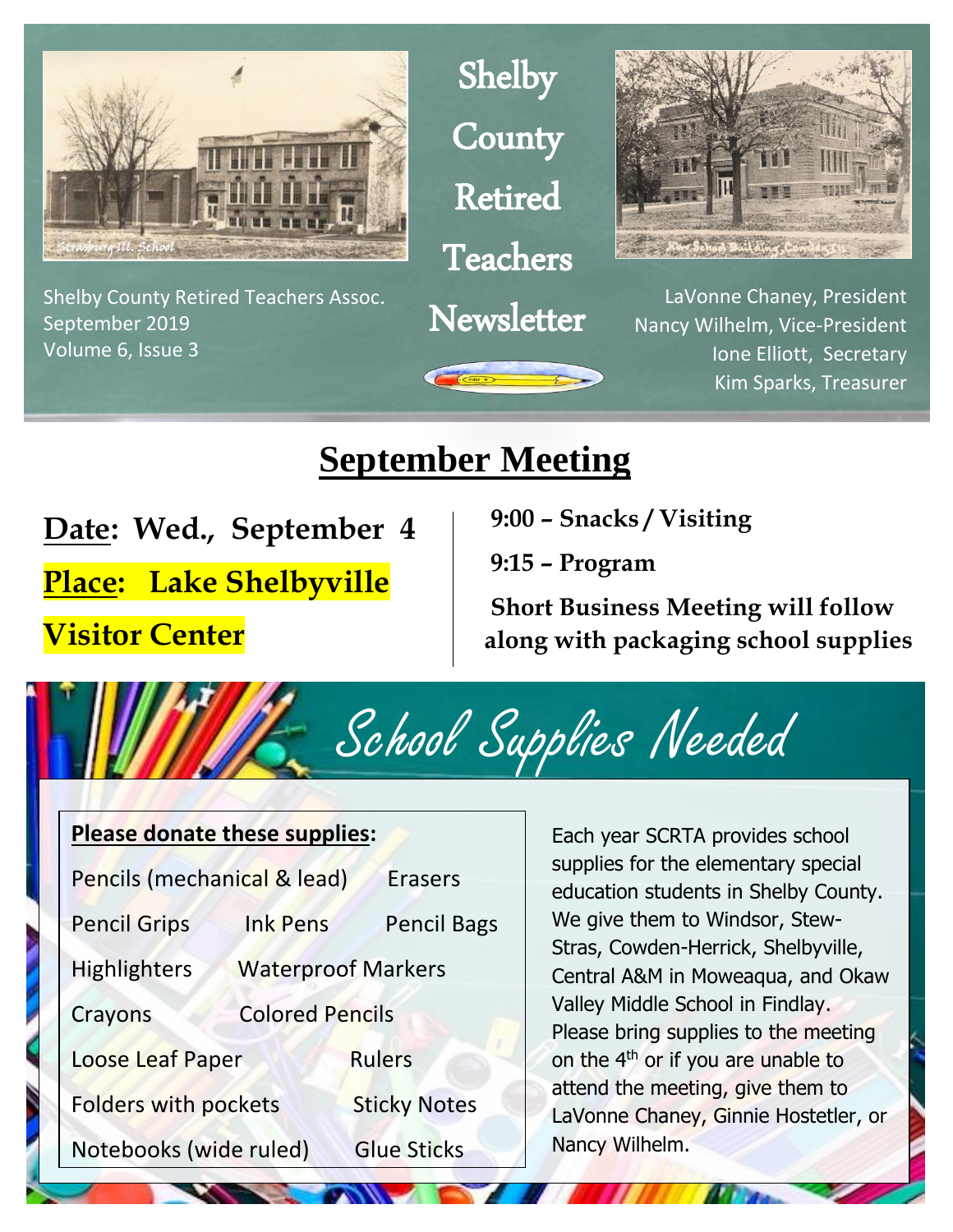#### **Changes for Fall Meetings**

We are excited to hold our next two meetings at the Lake Shelbyville Visitor Center at the east end of the dam. This is a beautiful facility and we will have a chance to tour it during our September meeting.

A more minor change is that we won't be having coffee, tea, and



juice in September. We found that many of you had been up for hours by the time you got to the meeting and weren't interested in coffee at 9:00, where others brought along their own from home. So we will provide iced water and snacks. Feel free to bring along your mug of coffee or glass of tea (or whatever) if you like.

# **June Meeting**

**6/25/19**



Eight SCRTA Members – LaVonne Chaney, Maude Hartman, Bud & Nancy Wilhelm, Jim & Kim Sparks, Wanda Gillett, and Ione Elliott - attended the IRTA Area V Conference at Effingham High School. They heard speakers who addressed issues of importance to our members -- legislation, insurance, TRS, and more.

*We always learn a lot when we get the chance to listen to speakers from Springfield at the Area V Conference; but we have to admit that there are two other things we love about the conference: Everyone goes home with a door prize and we get a delicious meal with pie.*





IRTA President Roger Hampton spoke about the past, present, and future of IRTA. As Chair of the IRTA Foundation, he covered scholarships to college students, grants to current teachers, and assistance to IRTA members.



Since 1939 the state has never fully funded their part of TRS – so TRS must invest wisely. Board of Trustees member Daniel Winter talked about having enough liquidity to pay benefits, enough diversity to guard against market downturns, but also enough risk to get the best investment returns.



Paul Strid, AMBA District Manager, spoke about the many benefits offered to IRTA members. In addition to the usual services and discounts, AMBA is offering new home health care insurance from Aetna and Kemper.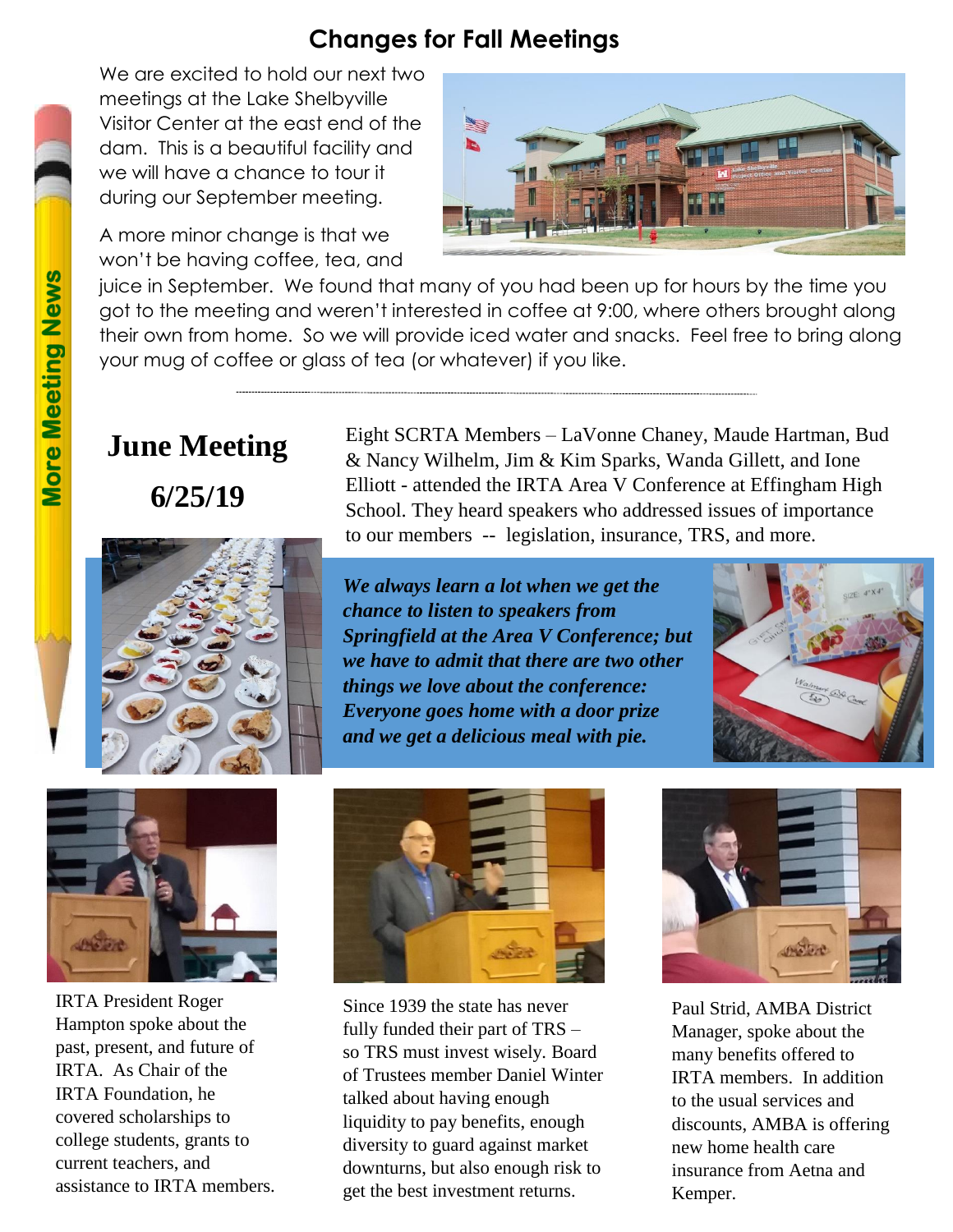

## 2019 IRTA Convention

#### Monday, Oct. 14 – Tuesday, Oct. 15 Crowne Plaza, Springfield, IL

The 2019 IRTA Convention will have its share of business with committee reports, legislative updates, TRS reports, recognition of outstanding unit members, elections, and other items, but there will also be plenty of fun with silent auction bidding to benefit the IRTA PAC and exhibits from numerous firms and organizations.

The Welcome Address will be given by Governor Pritzker, and Illinois Supreme Court Chief Justice Lloyd Karmeier will give the Keynote Speech. In 2015 when Senate Bill 1 threatened to reduce pension and health benefits to educators, IRTA worked to oppose this all the way to the Supreme Court. Karmeier, the  $120<sup>th</sup>$  Chief Justice, wrote the opinion which overturned this. Later, Breakout Session topics will include TRIP, TRAIL, and WEP/GPO.

After lunch on the second day the winning ticket will be drawn for the IRTA Foundation's \$10,000 raffle. Please let Lavonne know if you would be interested in attending.

#### *From irtaonline.org*

### What would you buy with an extra \$10,000?

The Illinois Retired Teachers Association Foundation is raffling one incredible prize during the 2019 Biennial Convention in Springfield, Illinois on October 14- 15, 2019: \$10,000!

Tickets may be purchased online or at the convention. The drawing will be held at the Crowne Plaza Hotel on October 15, 2019. The winner does not need to be present to win.

Raffle tickets are \$20 for one, or three for \$50.

The IRTA Foundation, a 501c3 not-for-profit Illinois organization, assists retired educators with living expenses, provides scholarships to aspiring teachers, works to protect the rights of the elderly, and provides grants to current educators.

It's easy to buy tickets online at irtaonline.org. Payment can be made through PayPal or credit card.

It's a great way to help the Foundation help others and a chance to win  $\text{\#}\text{\#}\text{\#}$  !

Keep up with upcoming events and news that affects you at the local and state websites:

www.shelbycountyretiredteachers.com and irtaonline.org